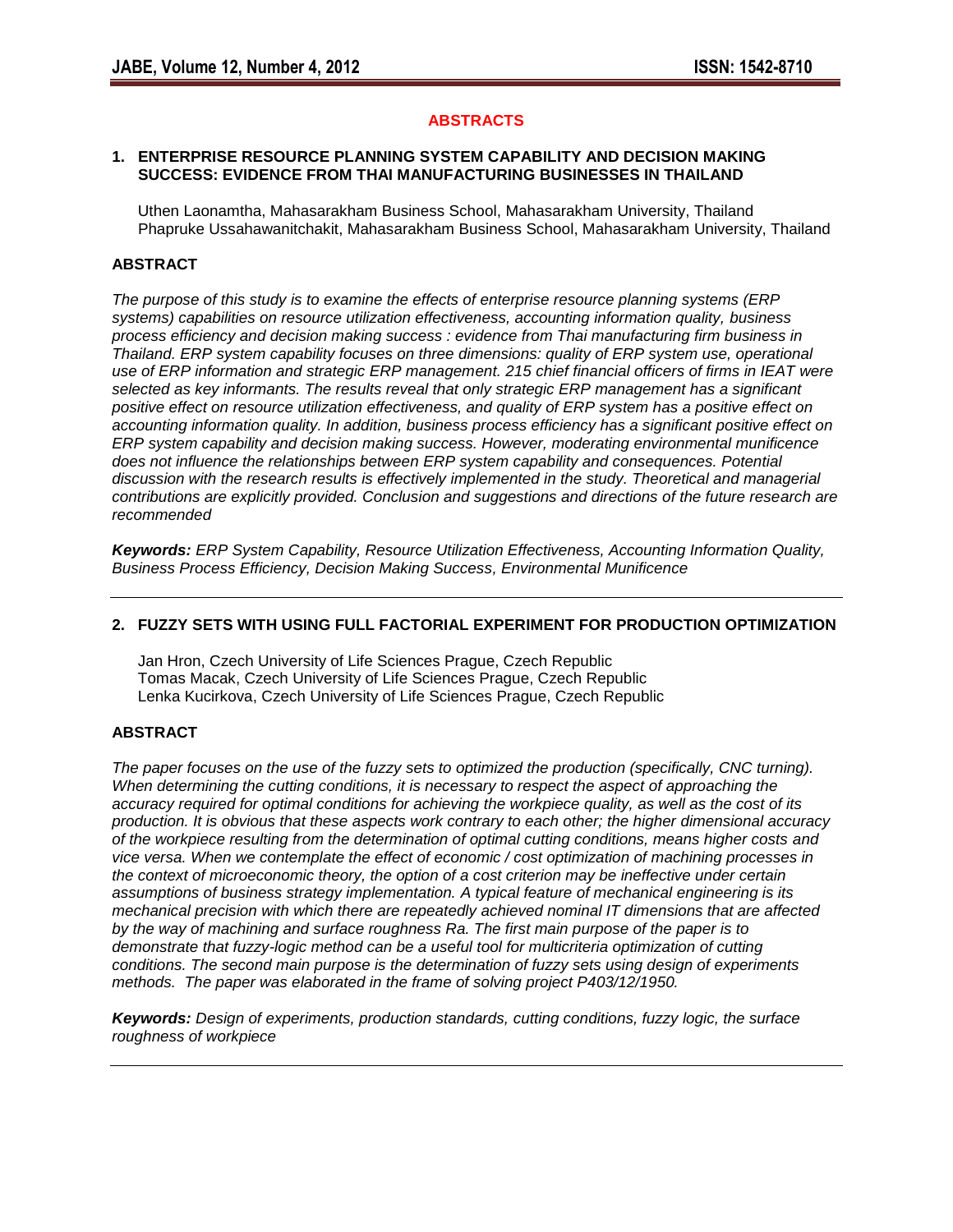### **3. SHIFT IN SUPPLY CHAIN JOB REQUIREMENTS AND ITS IMPACT ON SUPPLY CHAIN MANAGEMENT CURRICULUM**

Vishwanath Hegde, California State University, East Bay, Hayward, California, USA Zinovy Radovilsky, California State University, East Bay, Hayward, California, USA

# **ABSTRACT**

*This paper identifies key content- and skill-based categories associated with the supply chain management (SCM) job market and provides, employing these categories, a longitudinal comparison and analysis of SCM job requirements. To this end, the paper aims to identify critical changes in SCM job market that are important in designing the SCM curriculum. The primary job data was collected from various sources including online job postings on recruiting websites and SCM professional organizations in the period of 2009-2011 and compared with the job data collected from similar sources in 2004-2006. The frequencies of the content- and skill-based categories are compared, and correlations between these categories are analyzed. Based on the data comparison and analysis, we identify major changes and trends in the content- and skill-based categories of the SCM job requirements in a five-year period. The paper also presents trends in the content- and skill-based categories in relation to the required job experience. Finally, we found significant relationships between content- and skill-based categories of the SCM job requirements in 2009-2011. The trends found in the SCM jobs' contents and skills, and the connection between the two, are very helpful to design the curriculum and pedagogy that are relevant in the emerging supply chain environments.*

*Keywords: Supply Chain Management, Supply Chain Jobs, Knowledge-based and Skill-Based Categories in Supply Chain Jobs, Supply Chain Curriculum*

# **4. EXPLORING THE HIGHER RECONSTRUCTION STEP (HRS) IN TIME SERIES**

Antônio Carlos da Silva Filho, Centro Universitário de Franca, Franca, Brazil Fabiano Guasti Lima, Universidade de São Paulo, Ribeirão Preto, Brazil Lívia Novaes Teixeira Passos, Centro Universitário de Franca, Franca, Brazil

# **ABSTRACT**

*The analysis of experimental signals (such as an electrocardiogram) or observational (such as financial series) involves, for instance, the study of several dynamic parameters such as Correlation Dimension and the Hurst exponent, among others. These series can produce indicators that major changes will happen in the future values based on the analysis of the characteristics of past and present values. In this sense, the reliability of indicators is crucial in decision making. Recently a new dynamic parameter was proposed: the Higher Reconstruction Step (HRS). Obtained from the Autocorrelation Function (ACF), this parameter was used to differentiate two groups of subjects: one healthy and one with Chagas' disease from the record of the RR intervals of electrocardiograms. In this work a study was made of HRS in real financial markets and their possible correlations with predictions made from polynomial regressions (linear and nonlinear). Financial time series were used and HRS was computed on windows, varying the number of points in each window. The ultimate goal was to determine if there are correlations between the values of the HRS and the precision of forecasts. Statistical analysis of the results showed that these correlations exist.* 

*Keywords*: *HRS*, *dynamic parameters; polynomial regression; time series*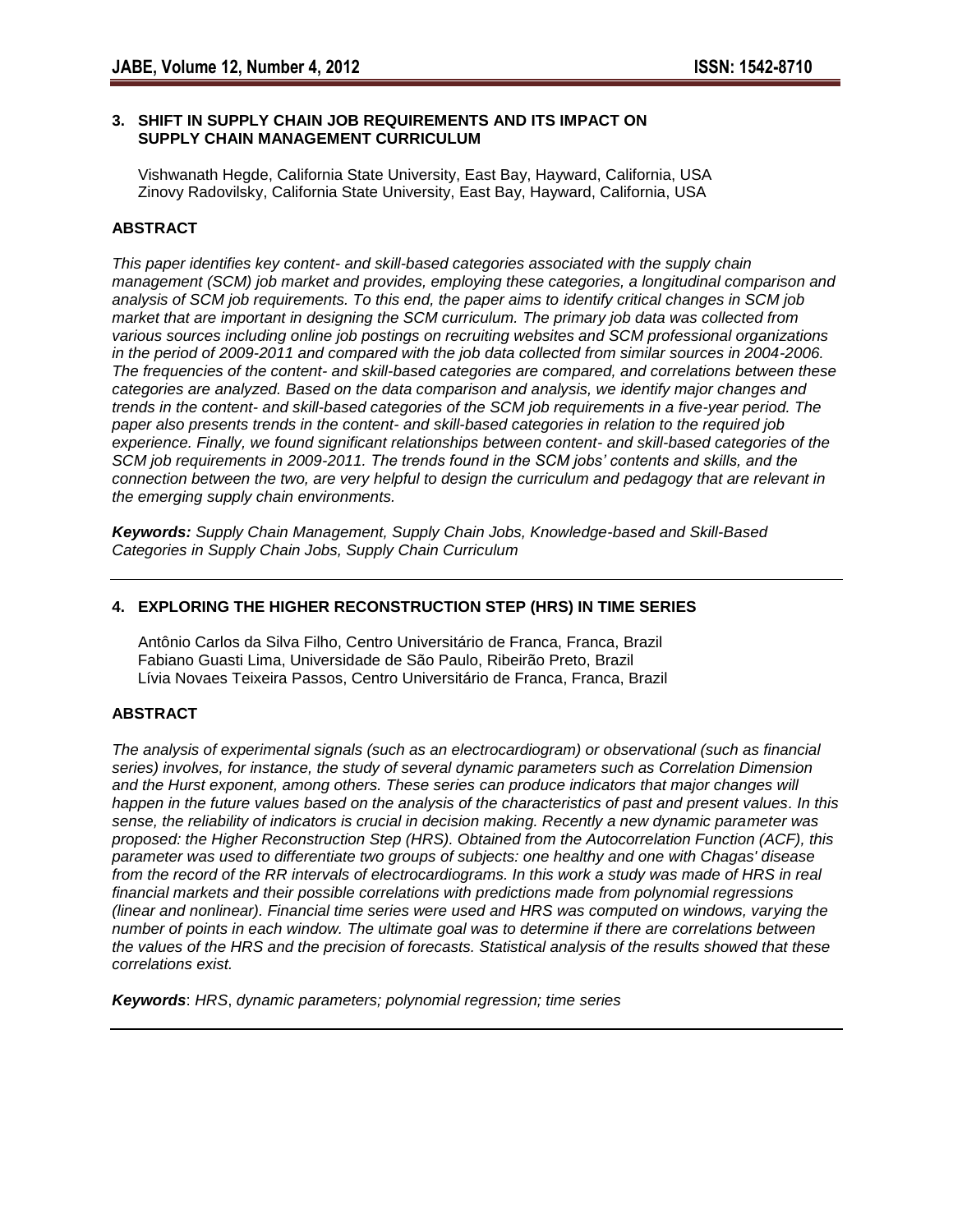# **5. FACTORS AFFECTING EFFECTIVENESS OF SALESPERSON PRACTICES AND BUSINESS PERFORMANCE OF INSURANCE BUSINESSES IN THAILAND**

Sumittra Jirawuttinunt, Mahasarakham Business School, Mahasarakham University, Thailand Kittichai Akkrawimut, Tokio Marine Sri Muang Insurance Company, Thailand

# **ABSTRACT**

*The purpose in this study is to investigate the relationships between salesperson practice effectiveness (sale planning focus, ability to adapt selling, use of technical knowledge & skills and customer-oriented selling) and business performance. Moreover, three antecedents such as sales experience, reward orientation and training & development orientation are examined. In addition, it also explores the moderating effects of goal achievement focus in the relationships of the model. Here, 206 insurance company branches in Thailand are chosen as the sample of the study. The OLS regression analysis indicates that three dimensions (ability to adapt selling, use of technical knowledge & skills and customeroriented selling) have significant influence on business performance but sales planning is not. Likewise, sales experience and training & development affect salesperson practice effectiveness but reward orientation is not. For the moderating effects, goal achievement focus increases only some relationships. Thus, potential discussion is effectively implemented in the research. Theoretical and managerial contributions are explicitly provided. Conclusions, suggestions and directions for the future research are also presented.* 

*Keywords: Effectiveness of Salesperson Practice, Sale Planning Focus, Ability to Adapt Selling, Use of Technical Knowledge and Skills, Customer-oriented Selling, Salesperson Experience, Reward Orientation, Training and Development Orientation, Goal Achievement Focus*

### **6. AUDITORS' NONECONOMIC BONDS TO A NONPROFIT CLIENT: IMPAIRMENTS TO THE AIR OF INDEPENDENCE**

R. Steven Flynn, Thomas More College, USA

# **ABSTRACT**

*For decades researchers in the for-profit sector have extensively studied auditor independence, focusing primarily on the auditor's economic bond to the client. Because of its altruistic endeavors, a nonprofit organization may, however, pose a unique risk to the auditor's independence if he/she has emotional, nonfinancial ties to the organization's mission. This paper explores, in an experimental setting, the effects of these ties on individual donors' perceptions of nonprofit financial reporting quality. The study finds that donors perceive lower reporting credibility, and consequently impairments to the auditor's independence, when the auditor is connected to a nonprofit client in a personal, nonfinancial way. Given the significance of individual donor contributions to nonprofit organizations' sustainability, the importance of financial performance results to donors, and the continued expansion of publicly available nonprofit disclosures over the Internet, these findings have direct implications for nonprofit organizations' future selection of auditors and the auditing standards promulgated by regulatory bodies.* 

**Keywords**: *Auditor Independence, Nonprofit Reporting, Earnings Quality, Donor Perceptions*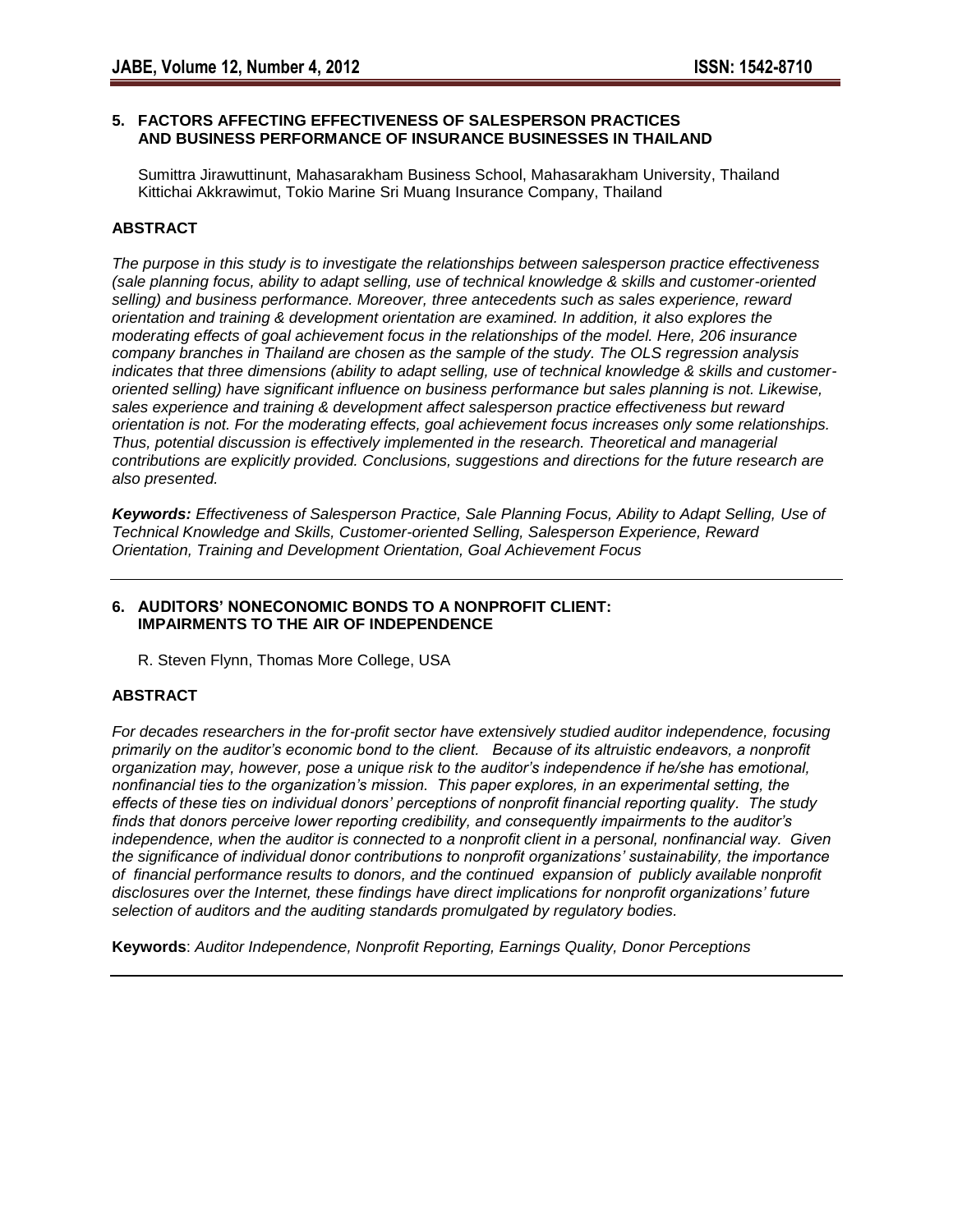### **7. SERVICE COMPETITION IN NEWSVENDOR RETAILING WITH PRICE-MATCHING GUARANTEE**

Qin Geng, Kutztown University of Pennsylvania, Kutztown, PA, USA David A. Haas, Kutztown University of Pennsylvania, Kutztown, PA, USA

### **ABSTRACT**

*We study price-matching guarantee policy when retailers compete on service quality under demand uncertainty. Two types of policies are examined: the simple price-matching guarantee policy in which the retailer does not check product availability at the competitor, and the price-matching guarantee with product availability policy in which the retailer refunds consumers the price difference only if the product is available at a competitor. We adopt a game theoretic framework to characterize the joint decisions of service quality, pricing and inventory. We also compare the results with those in a competitive model without a price-matching guarantee.* 

*Keywords: Newsvendor Problem; Operations Management; Service Quality Competition; Price-Matching Guarantee; Price-Matching Guarantee with Product Availability*

### **8. AN ANALYSIS OF TAX COURT CASES RELEVANT TO FINANCIAL PLANNERS**

Steven A. Hanke, Indiana University Purdue University – Fort Wayne, Fort Wayne, Indiana, USA Hui Di, Indiana University Purdue University – Fort Wayne, Fort Wayne, Indiana, USA Geralyn M. Miller, Indiana University Purdue University – Fort Wayne, Fort Wayne, Indiana, USA

### **ABSTRACT**

*Tax implications of financial planners' advice have a significant impact on the wealth of their clients. Tax Court cases can be a valuable source for their research on relevant tax issues. Unfortunately, Daily et al. (2010) show that the opinions in Tax Court cases mentioning "depreciation" have become increasingly difficult to read. If the prior finding holds true for the court cases that financial planners frequently refer to, the declining readability may hinder and/or prolong their tax research.* 

*Our study assesses the readability of Tax Court cases citing the Internal Revenue Code (I.R.C.) Sections that are particularly relevant to financial planners. These code sections include Retirement Savings Account (RSA) Sections and General Financial Planning (GFP) Sections. We find that there is no significant difference in the readability between court cases based on the type of case decisions (regular or memorandum). In contrast, there is a significant difference in the readability of these court cases by code sections. Such difference in the two sections is reinforced by the finding that the readability only deteriorates for the court cases citing the GFP Sections. These results suggest that tax research on court cases can be burdensome and, therefore, detract from financial planning efforts.* 

*Keywords: Financial Planners, Tax Court Cases, Readability*

### **9. EFFECTS OF AUDIT MORALITY ON AUDIT PERFORMANCE OF CERTIFIED PUBLIC ACCOUNTANTS (CPAs) IN THAILAND**

Phapruke Ussahawanitchakit, Mahasarakham Business School, Mahasarakham University, Thailand

### **ABSTRACT**

*Audit morality is a key determinant of driving and explaining best audit practice that influences audit performance. Accordingly, this study attempts to investigate the relationships between audit morality and audit performance. Then, this study aims at examining the effects of audit morality on audit performance of certified public accountants (CPAs) in Thailand. Audit morality includes moral sensitivity, moral*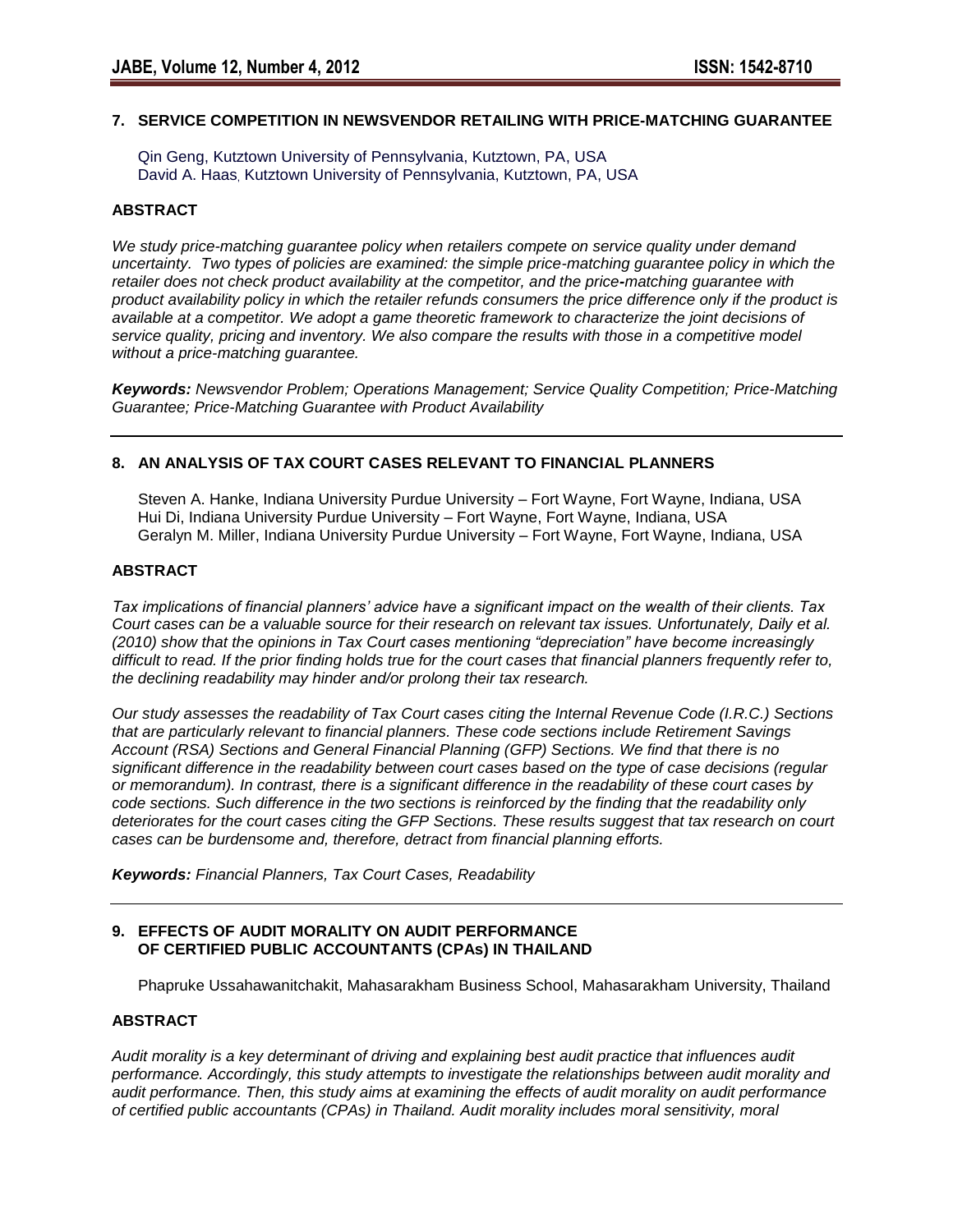judgment, moral motivation, and moral character. In this study, 113 CPAs in Thailand are the sample of *the study. To clearly verify the aforementioned relationships, the results of this study show that (1) moral*  sensitivity is positively related to audit performance, (2) moral judgment is positively associated with audit *performance, (3) moral motivation is positively interacted with audit performance, and (4) moral character is positively connected with audit performance. In sum, audit morality outstandingly plays a significant role in determining audit performance. Also, all dimensions of audit morality (moral sensitivity, moral judgment, moral motivation, and moral character) are the antecedents of audit performance. Potential discussion is efficiently implemented in the study. Theoretical and professional contributions are explicitly provided. Conclusion and suggestions and directions for future research are also highlighted.* 

*Keywords: Audit Morality, Moral Sensitivity, Moral Judgment, Moral Motivation, Moral Character, Audit Performance, Certified Public Accountants (CPAs)* 

## **10. THE IMPACT OF AUDIT FIRM SIZE AND LOCALITY ON AUDIT FEES IN AN EMERGING ECONOMY: EVIDENCE FROM CHINA**

Kun Wang, Texas Southern University, Houston, Texas, USA Sewon O, Texas Southern University, Houston, Texas, USA Baoping Chu, Qinghai University, Xining, China

# **ABSTRACT**

*This paper examines if audit firm size and location explain audit fees for audit firms in China. Using a sample of firms in the A share market, we find that local auditors, in general, do not charge significantly different audit fees as compared to non local auditors. However, after partitioning the local audit firms into large and small local auditors, we find State-owned Enterprises (SOEs) are more likely to choose small local auditors instead of large and non local audit firms. This result is consistent with prior literature that report SOEs have lower demand for reputable (presumably large or non local) auditors to signal their quality operation due to the preferential treatment SOEs receive from governments or state banks (Wang et al. 2009). As for audit fees, we find large local audit firms charge significantly higher fees to their clients than non local auditors. Small local auditors, on the other hand, offer fee discount to local SOEs, but not to central SOEs. The results have important implications for audit firms as well as for the Chinese standard setters.* 

# **11. RELATIONSHIPS AMONG AUDIT ETHICS, AUDIT MORALITY AND AUDIT QUALITY OF CERTIFIED PUBLIC ACCOUNTANTS (CPAs) IN THAILAND**

Phapruke Ussahawanitchakit, Mahasarakham Business School, Mahasarakham University, Thailand

# **ABSTRACT**

*Audit ethics plays a significant role in encouraging auditors to perform best audit practices in order to achieve audit quality, audit performance and audit success. Hence, this study aims at investigating the relationships among audit ethics, audit morality and audit quality of certified public accountants (CPAs) in Thailand. Audit ethics is the independent variable, audit morality is the mediating variable, and audit quality is the dependent variable of the study. In this study, 113 CPAs in Thailand are the sample of the*  study. The results of this study indicate that audit ethics has a positive influence on audit morality and it *also has a positive impact on audit quality. Likewise, audit morality has a positive effect on audit quality. In sum, audit ethics becomes a key driver in determining both audit morality and audit quality; audit morality is a main antecedent of audit quality; and audit morality is a partial mediator of the audit ethicsaudit quality relationships. Potential discussion is efficiently implemented in the study. Theoretical and professional contributions are explicitly provided. Conclusions, suggestions and directions for future research are also highlighted.* 

*Keywords: Audit Ethics, Audit Morality, Audit Quality, Certified Public Accountant (CPAs)*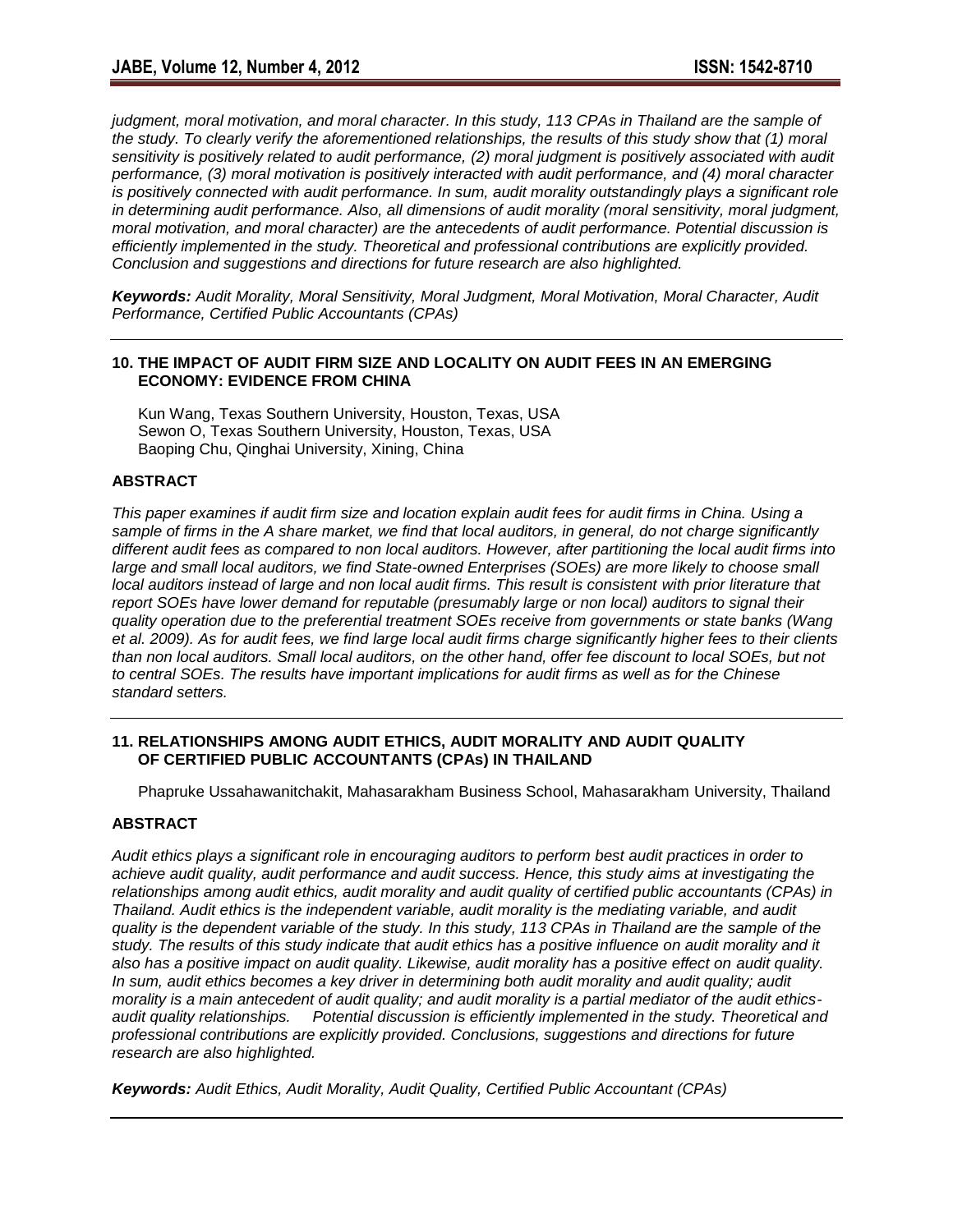# **12. A GRAPHICAL ANALYSIS FOR MARKET BASKET DATA**

Yaquan Xu, Georgia Gwinnet College, Lawrenceville, GA, USA Manying Qiu, Virginia State University, Petersburg, VA, USA

### **ABSTRACT**

*Market basket analysis has been an important part of quantitative decision support process in the retail market for many years. The primary objective of market basket analysis is to identify appealing correlated product items from the massive amounts of sales data. The marketing manager can use this information to develop appropriate cross-selling strategies. In this paper, we propose an approach to convert original*  dataset into a graph based on weight of pair items. The structural organization of the graph suggests that *properties of the graph can be used as an alternative way to locate sets of associated products from a large group of transactions.*

*Keywords: Market basket, Graph-based Network, Scale-free, hierarchical organization*

### **13. LIQUIDITY CONSTRAINTS AND ASSET ALLOCATION: A MODEL FOR THE INSURANCE FIRM**

Hassan A. Said, Austin Peay State University, Clarksville, TN, USA

### **ABSTRACT**

*In the Inventory Theory, managers are usually asked to determine the optimal inventory levels that a firm should maintain when demand is known only stochastically. The firm must optimize its profit by balancing the potential earnings against expected losses it may suffer if it should be unable to meet actual demand from its customers. A solution similar to the inventory problem is presented. The paper presents a model that treats the available investments and the need for funds within the framework of a financial firm. Given the underlying capacity and the reinsurance arrangements of the financial firm, the presented model is based on the proposition that the overall performance of a financial institution (e.g., a property liability insurance company) is a function of liquidity needs to pay the claims and allocation of investment funds. The proposed model incorporates the investment and the underlying liquidity concerns to yield a deterministic approach of asset allocation. Additional uses of the model and future research are presented.* 

*Keywords: Assets Allocation, Weibull Distribution, Property-Liability Insurance, Financial Model*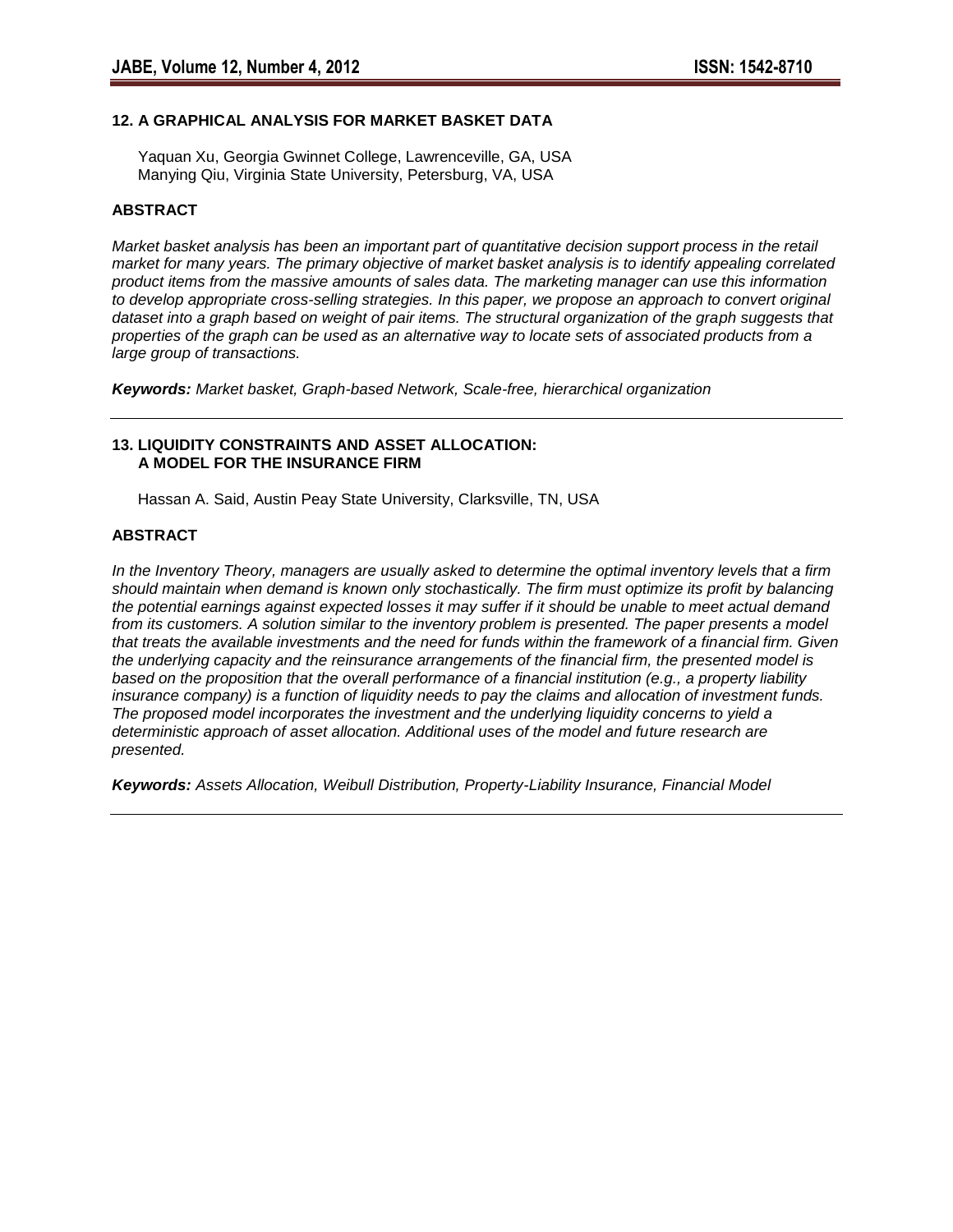#### **14. SUPPLY CHAIN DEVELOPMENT IN THAI FIRMS**

Lersak Phothong, Mahasarakham University, Thailand Sutana Boonlua, Mahasarakham University, Thailand

#### **ABSTRACT**

*The objectives of this study are to understand the development of the supply chain in Thai firms and to approach the suitable model for supply chain to develop the supply chain system in manufacturing firms in Thailand. The modified model is from the supply chain model from Wang et al. (2006). The manufacturing firms in Thailand were chosen to collect the data. The results show 22 variables were positive and significant at the 1% level of significance. The results have significant and positive affected by environmental uncertainty, virtual integration, supplier responsiveness, cost advantage, and manufacturing flexibility factors. In addition, the concluding section reveals some insights that could be considered for future research regarding to improving the supply chain system in Thailand.*

*Keywords: supply chain, environmental uncertainty, virtual integration, supplier responsiveness, cost advantage, manufacturing flexibility*

### **15. ON THE DEVELOPMENT OF A SATISFACTION SURVEY INSTRUMENT USING PageRank CENTRALITY**

In-Jae Kim, Minnesota State University, Mankato, MN, USA Brian Barthel, Minnesota State University, Mankato, MN, USA Sung Kim, Minnesota State University, Mankato, MN, USA Hitoshi Nishina, Minnesota State University, Mankato, MN, USA Dooyoung Shin, Minnesota State University, Mankato, MN, USA

### **ABSTRACT**

*In this paper, we propose a method with which a number of survey questions can be reduced to only a small set of critical (central) questions that can be truly representative of the overall purpose of the survey. We do this by constructing a conceptual network of survey questions, and computing PageRank centrality scores of survey questions in the network. The questions with the higher PageRank centrality scores are considered to be central questions for the survey, forming the small subset of critical questions. In order to test the effectiveness of the proposed method, we analyzed a user-satisfaction survey that consists of 55 survey questions in 5 categories. With the proposed method, we are able to identify a small subset (about 20%) of central questions that could represent the entire 55 questions without affecting the true purpose of the survey. The statistical analysis also shows that the correlation between the means of the entire survey questions and the small set of central questions is statistically*  significant. This implies that the use of network centrality can be effectively utilized in the development of *a parsimonious questionnaire while accomplishing the goal of the survey in consideration.* 

*Keywords: Survey Instrument Design, PageRank Centrality*

#### **16. ENTREPRENEURS WITH BENEFITS: STOCK APPRECIATION PLUS HIGH DIVIDEND YIELDS**

Joel M. Shulman, Babson College, Babson Park, Massachusetts, USA

#### **ABSTRACT**

*We analyze the performance of publicly-traded entrepreneur-managed companies with relatively high dividend yields over the 2005 to 2012 time period. For the 103 firms that fit this category, we find that the*